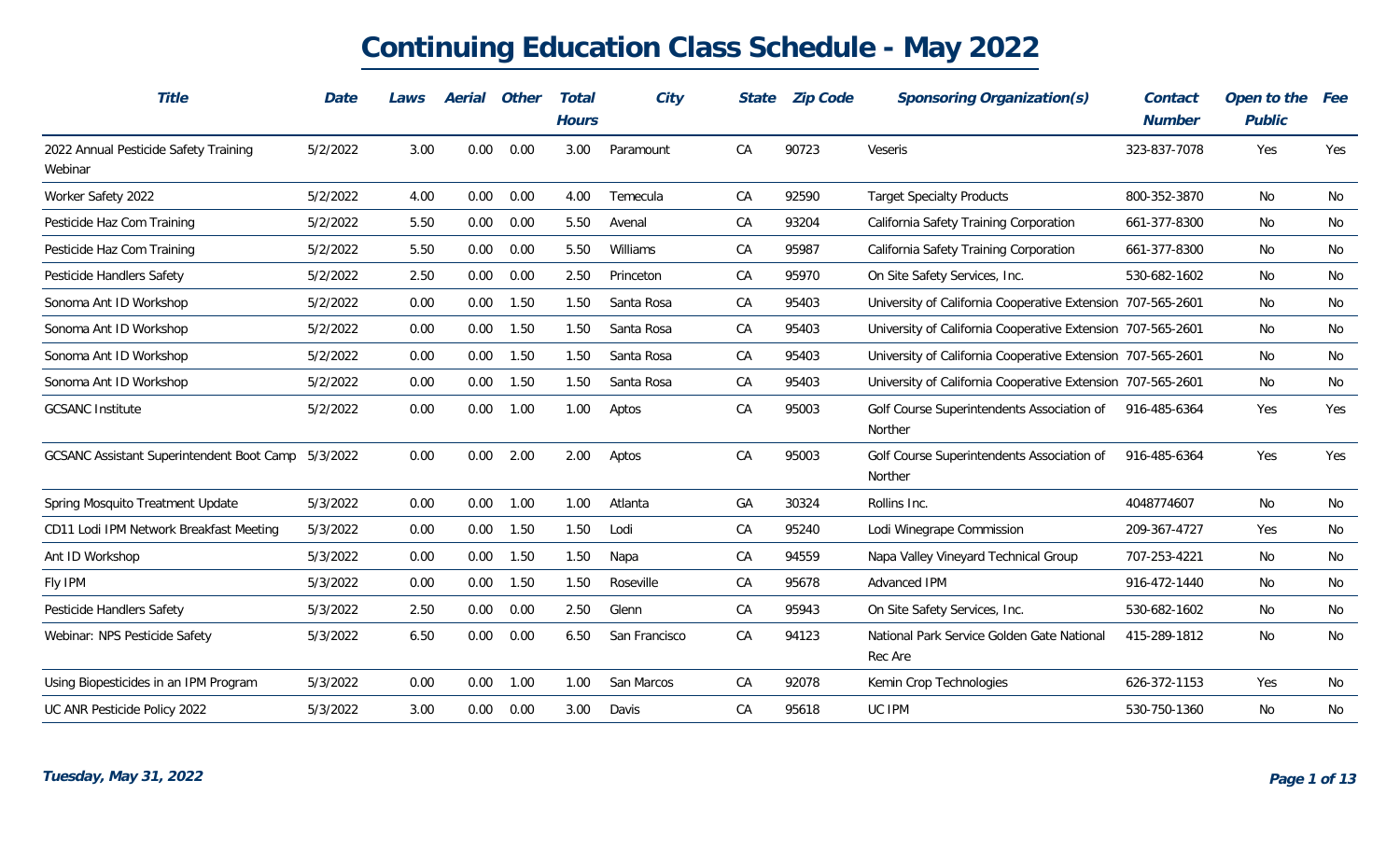| Title                                                                    | Date     | Laws | Aerial | Other | <b>Total</b><br><b>Hours</b> | City               | State     | <b>Zip Code</b> | Sponsoring Organization(s)                            | Contact<br>Number | Open to the<br>Public | Fee |
|--------------------------------------------------------------------------|----------|------|--------|-------|------------------------------|--------------------|-----------|-----------------|-------------------------------------------------------|-------------------|-----------------------|-----|
| 2022 Trical Pesticide Handler Training (In-<br>House Only)               | 5/3/2022 | 3.00 | 0.00   | 1.00  | 4.00                         | Hanford            | CA        | 93230           | Trical, Inc.                                          | 559-805-3467      | Yes                   | No  |
| North Valley Nut Conference                                              | 5/3/2022 | 0.50 | 0.00   | 1.50  | 2.00                         | Desert Hot Springs | CA        | 92253           | JCS Marketing Inc.                                    | 559-352-4456      | Yes                   | No  |
| Tulare-Kings Spray Safe 2022                                             | 5/3/2022 | 1.00 | 0.00   | 2.00  | 3.00                         | Tulare             | CA        | 93274           | Kings County Department of Agriculture                | 559-822-2830      | Yes                   | No  |
| Tulare-Kings Spray Safe 2022                                             | 5/3/2022 | 1.00 | 0.00   | 2.00  | 3.00                         | Tulare             | CA        | 93274           | Kings County Department of Agriculture                | 559-822-2830      | Yes                   | No  |
| 2022 AWS 4.0                                                             | 5/3/2022 | 4.00 | 0.00   | 0.00  | 4.00                         | Cerritos           | CA        | 90703           | Agri-Turf Distributing, LLC                           | 714-235-9591      | No                    | No  |
| East Siskiyou County Dept of Agriculture<br>Pesticide Use Monthly Update | 5/3/2022 | 1.00 | 0.00   | 1.00  | 2.00                         | Merrill            | <b>OR</b> | 97633           | Siskiyou County Department of Agriculture             | 530-667-5310      | Yes                   | No  |
| Healthy Schools Act                                                      | 5/3/2022 | 0.00 | 0.00   | 1.00  | 1.00                         | Van Nuys           | CA        | 91405           | AgriTurf Distributing, LLC                            | 714-235-9591      | No                    | No  |
| Worker Safety 2022                                                       | 5/3/2022 | 4.00 | 0.00   | 0.00  | 4.00                         | Desert Hot Springs | CA        | 92253           | <b>Target Specialty Products</b>                      | 800-352-3870      | No                    | No  |
| Worker Safety 2022                                                       | 5/3/2022 | 4.00 | 0.00   | 0.00  | 4.00                         | La Jolla           | CA        | 92037           | <b>Target Specialty Products</b>                      | 800-352-3870      | No                    | No  |
| Worker Safety 2022                                                       | 5/4/2022 | 4.00 | 0.00   | 0.00  | 4.00                         | Panorama City      | CA        | 91402           | <b>Target Specialty Products</b>                      | 800-352-3870      | No                    | No  |
| Worker Safety 2022                                                       | 5/4/2022 | 4.00 | 0.00   | 0.00  | 4.00                         | Cathedral City     | CA        | 92234           | <b>Target Specialty Products</b>                      | 800-352-3870      | No                    | No  |
| 2022 Annual Pesticide Safety Training<br>Webinar                         | 5/4/2022 | 3.00 | 0.00   | 0.00  | 3.00                         | Paramount          | CA        | 90723           | Veseris                                               | 323-837-7078      | Yes                   | Yes |
| Hazardous Agricultural Materials Training                                | 5/4/2022 | 3.00 | 0.00   | 0.00  | 3.00                         | Los Banos          | CA        | 93620           | California Safety Training Corporation                | 661-377-8300      | No                    | No  |
| Worker Safety 2022                                                       | 5/4/2022 | 4.00 | 0.00   | 0.00  | 4.00                         | Los Angeles        | CA        | 90004           | <b>Target Specialty Products</b>                      | 800-352-3870      | No                    | No  |
| Pesticide Safety & Transportation Training (In- 5/4/2022<br>House Only)  |          | 0.00 | 0.00   | 4.00  | 4.00                         | Hanford            | CA        | 93230           | Trical, Inc.                                          | 559-805-3467      | No                    | No  |
| 2022 Ventura County Spray Safe                                           | 5/4/2022 | 0.00 | 0.00   | 4.00  | 4.00                         | Paso Robles        | CA        | 93446           | Ventura County Spray Safe                             | 805-402-4770      | No                    | No  |
| <b>BASF Citrus Product Review</b>                                        | 5/4/2022 | 0.50 | 0.00   | 1.50  | 2.00                         | Bakersfield        | CA        | 93308           | <b>BASF Corporation</b>                               | 559-676-9081      | No                    | No  |
| Webinar: NPS Pesticide Safety                                            | 5/4/2022 | 6.50 | 0.00   | 0.00  | 6.50                         | San Francisco      | CA        | 94123           | National Park Service Golden Gate National<br>Rec Are | 415-289-1812      | No                    | No  |
| Tulare-Kings Spray Safe 2022                                             | 5/4/2022 | 1.00 | 0.00   | 2.00  | 3.00                         | Hanford            | CA        | 93230           | Kings County Department of Agriculture                | 559-822-2830      | Yes                   | No  |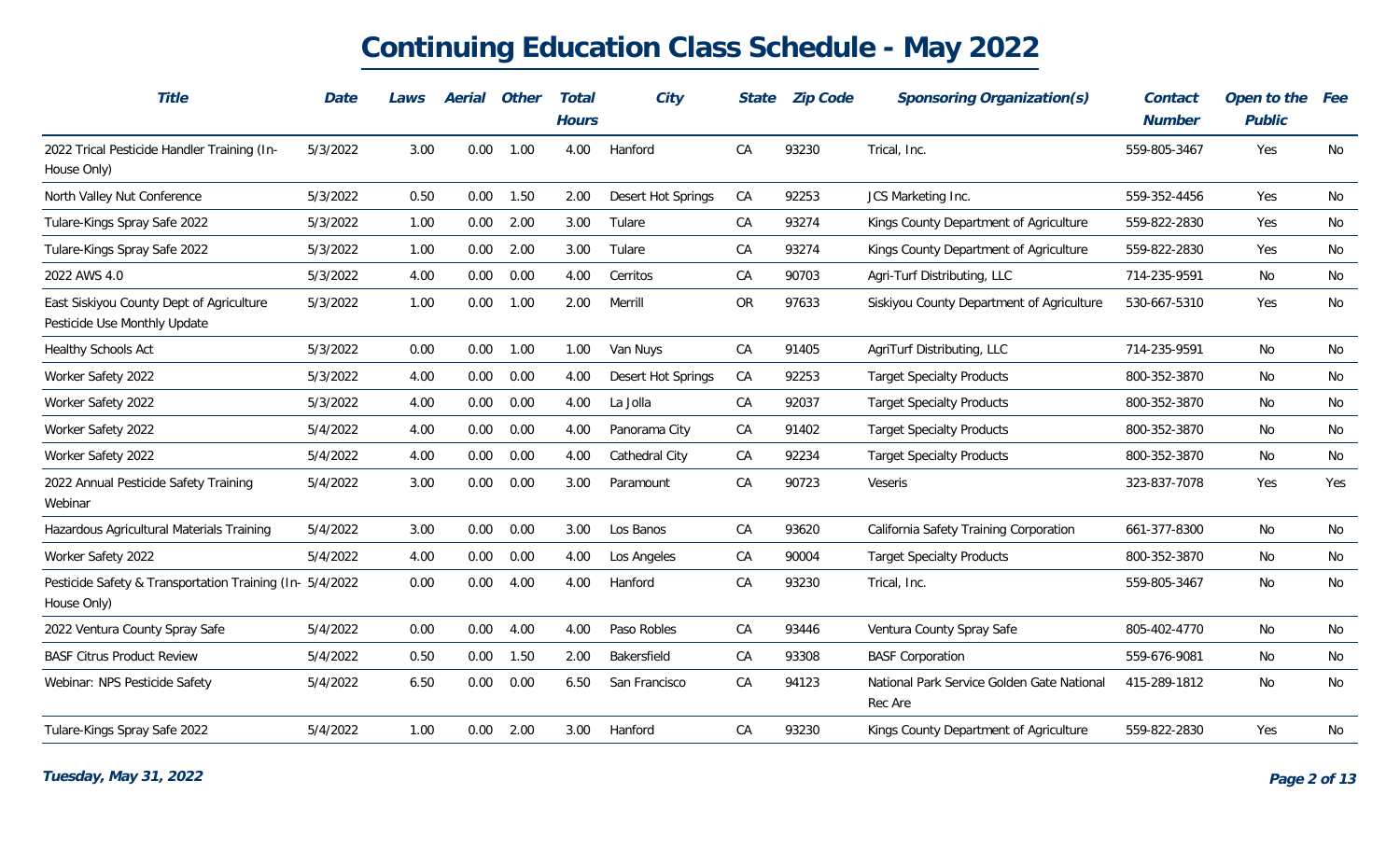| Title                                                                                                            | Date     | Laws | Aerial | Other | Total<br><b>Hours</b> | City                | State | <b>Zip Code</b> | Sponsoring Organization(s)                                         | Contact<br><b>Number</b> | Open to the<br>Public | Fee |
|------------------------------------------------------------------------------------------------------------------|----------|------|--------|-------|-----------------------|---------------------|-------|-----------------|--------------------------------------------------------------------|--------------------------|-----------------------|-----|
| Tulare-Kings Spray Safe 2022                                                                                     | 5/4/2022 | 1.00 | 0.00   | 2.00  | 3.00                  | Hanford             | CA    | 93230           | Kings County Department of Agriculture                             | 559-822-2830             | Yes                   | No  |
| Control of Common Insects Pests of Trees                                                                         | 5/4/2022 | 0.00 | 0.00   | 1.00  | 1.00                  | Santa Fe Springs    | CA    | 90670           | <b>Target Specialty Products</b>                                   | 714-552-6752             | Yes                   | No  |
| PAPA Fresno Seminar                                                                                              | 5/4/2022 | 3.00 | 0.00   | 4.50  | 7.50                  | Fresno              | CA    | 93722           | Pesticide Applicators Professional Association                     | 831-442-3536             | Yes                   | No  |
| Adjuvant Uses & Calibration of Ground &<br><b>Backpack Sprayers</b>                                              | 5/4/2022 | 0.00 | 0.00   | 1.00  | 1.00                  | Davis               | CA    | 95618           | Sierra Nevada Golf Course Superintendents<br>Asoc.                 | 5592986262               | Yes                   | No  |
| Webinar: 2022 GGNPC/NPS Annual Applicator 5/4/2022<br>Training                                                   |          | 3.00 | 0.00   | 1.50  | 4.50                  | San Francisco       | CA    | 94122           | On Point Land Management Inc/GG National 415-235-0987<br>Parks Con |                          | No                    | No  |
| Sun-Maid Growers 2022 Spring Meeting                                                                             | 5/4/2022 | 1.00 | 0.00   | 1.00  | 2.00                  | Kingsburg           | CA    | 93631           | Sun Maid Growers of California                                     | 559-897-6350             | No                    | No  |
| Tree & Vine IPM Breakfast Mtg - Investigating 5/4/2022<br>Botryosphaeria/Phomopsis Diseases of<br><b>Walnuts</b> |          | 0.00 | 0.00   | 1.00  | 1.00                  | Modesto             | CA    | 95354           | UC Cooperative Extension - Stanislaus                              | 209-525-6800             | No                    | No  |
| Pesticide Handler Safety Training                                                                                | 5/4/2022 | 2.00 | 0.00   | 0.00  | 2.00                  | <b>Rohnert Park</b> | CA    | 94928           | Marin County Parks Department                                      | 415-497-7125             | No                    | No  |
| Webinar: Agronomic Crops and Irrigation<br>Water Management Field Day                                            | 5/5/2022 | 0.00 | 0.00   | 1.25  | 1.25                  | Holtville           | CA    | 92250           | University of California Cooperative Extension 4422657700<br>Imp   | ext.7707                 | No                    | No  |
| San Francisco IPM Technical Advisory<br>Committee                                                                | 5/5/2022 | 0.00 | 0.00   | 2.00  | 2.00                  | San Francisco       | CA    | 94103           | San Francisco Department of Environment & 415-355-3731<br>SF Agric |                          | No                    | No  |
| Webinar - 2022 MROSD Annual Applicator<br>Training                                                               | 5/5/2022 | 2.50 | 0.00   | 0.50  | 3.00                  | San Francisco       | CA    | 94122           | On Point Land Management Inc/Midpeninsula 415-235-0987<br>Reg. Ope |                          | No                    | No  |
| PAPA Fresno Seminar                                                                                              | 5/5/2022 | 2.50 | 0.00   | 5.00  | 7.50                  | Fresno              | CA    | 93722           | Pesticide Applicators Professional Association 831-442-3536        |                          | Yes                   | No  |
| CA Farm Bureau: Extension: Ask a PCA                                                                             | 5/5/2022 | 0.00 | 0.00   | 1.00  | 1.00                  | Modesto             | CA    | 95354           | Ca Farm Bureau                                                     | 209-522-7278             | Yes                   | No  |
| How To Handle a Chemical Spill                                                                                   | 5/5/2022 | 0.00 | 0.00   | 1.00  | 1.00                  | Murrieta            | CA    | 92562           | Agri-Turf Distributing, LLC                                        | 714-235-9591             | No                    | No  |
| Annual Pesticide Worker Safety Training -<br>Jurupa Valley & Eastvale                                            | 5/5/2022 | 4.00 | 0.00   | 0.50  | 4.50                  | Upland              | CA    | 91786           | MCE Corporation                                                    | 925-803-4111             | No                    | No  |
| Annual Pesticide Worker Safety Training -<br>Orinda                                                              | 5/5/2022 | 3.50 | 0.00   | 0.50  | 4.00                  | Orinda              | CA    | 94563           | <b>MCE Corporation</b>                                             | 925-803-4111             | No                    | No  |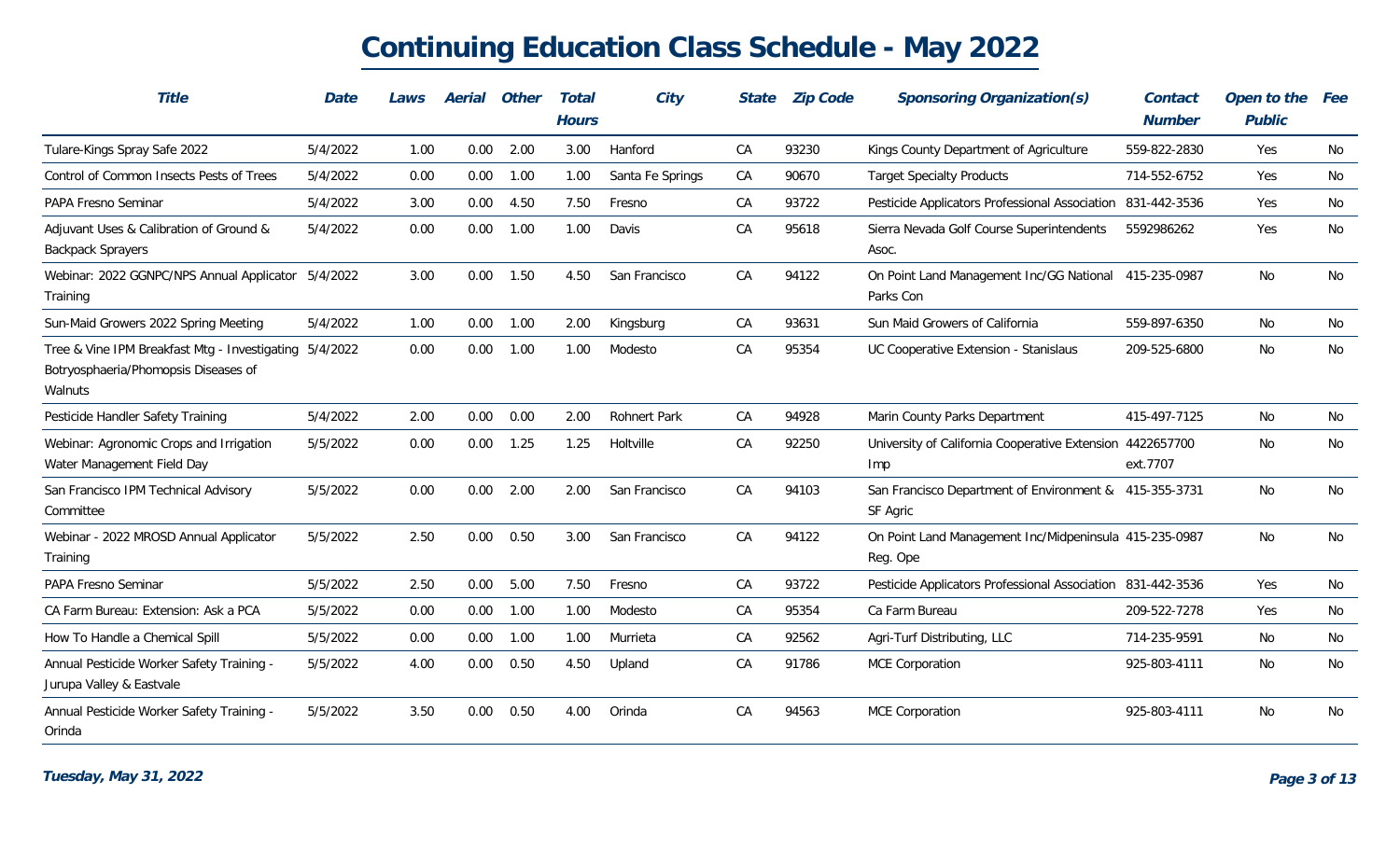| Title                                                                       | Date     | Laws | Aerial | Other | Total<br><b>Hours</b> | City           | State | <b>Zip Code</b> | Sponsoring Organization(s)                         | Contact<br><b>Number</b> | Open to the<br>Public | <i>Fee</i> |
|-----------------------------------------------------------------------------|----------|------|--------|-------|-----------------------|----------------|-------|-----------------|----------------------------------------------------|--------------------------|-----------------------|------------|
| IPM Principles to Control Tramp Ants                                        | 5/5/2022 | 0.00 | 0.00   | 1.00  | 1.00                  | Murrieta       | CA    | 92562           | Agri-Turf Distributing, LLC                        | 714-235-9591             | No                    | No         |
| Webinar: Small Fly IPM                                                      | 5/5/2022 | 0.00 | 0.00   | 1.50  | 1.50                  | San Marcos     | CA    | 92069           | Rentokil North America dba Western<br>Exterminator | 714-262-1200             | No                    | No         |
| Webinar: Small Fly IPM                                                      | 5/5/2022 | 0.00 | 0.00   | 1.50  | 1.50                  | Santa Rosa     | CA    | 95407           | Rentokil North America dba Western<br>Exterminator | 714-262-1200             | No                    | No         |
| North Valley Nut Conference                                                 | 5/5/2022 | 0.50 | 0.00   | 1.50  | 2.00                  | Cathedral City | CA    | 92234           | JCS Marketing Inc.                                 | 559-352-4456             | Yes                   | No         |
| Worker Safety 2022                                                          | 5/5/2022 | 4.00 | 0.00   | 0.00  | 4.00                  | Palm Springs   | CA    | 92264           | <b>Target Specialty Products</b>                   | 800-352-3870             | No                    | No         |
| Worker Safety-2                                                             | 5/5/2022 | 2.00 | 0.00   | 0.00  | 2.00                  | Sacramento     | CA    | 95822           | <b>Target Specialty Products</b>                   | 800-352-3870             | No                    | No         |
| Worker Safety 2022                                                          | 5/6/2022 | 4.00 | 0.00   | 0.00  | 4.00                  | Indio          | CA    | 92203           | <b>Target Specialty Products</b>                   | 800-352-3870             | No                    | No         |
| Hazcom-2                                                                    | 5/6/2022 | 2.00 | 0.00   | 0.00  | 2.00                  | Indio          | CA    | 92203           | <b>Target Specialty Products</b>                   | 800-352-3870             | No                    | No         |
| Independant PCA Breakfast Meeting-May                                       | 5/6/2022 | 0.00 | 0.00   | 1.50  | 1.50                  | Modesto        | CA    | 95356           | Casey Schroeder Crop Consulting, LLC               | 209-534-8663             | No                    | No         |
| Fumigants and Non-Fumigant Alternatives:<br>Regulatory and Research Updates | 5/6/2022 | 0.50 | 0.00   | 2.50  | 3.00                  | Ventura        | CA    | 93003           | UC Agriculture and Natural Resources               | 530-750-1361             | Yes                   | No         |
| IPM Principles Applied to Structural Pest<br>Control                        | 5/7/2022 | 0.00 | 0.00   | 1.00  | 1.00                  | Vista          | CA    | 92081           | Agri-Turf Distributing, LLC                        | 714-235-9591             | No                    | No         |
| IPM Principles Applied to Structural Pest<br>Control                        | 5/7/2022 | 0.00 | 0.00   | 1.00  | 1.00                  | Vista          | CA    | 92081           | Agri-Turf Distributing, LLC                        | 714-235-9591             | No                    | No         |
| 2022 Annual Pesticide Safety Training<br>Webinar                            | 5/9/2022 | 3.00 | 0.00   | 0.00  | 3.00                  | Riverside      | CA    | 92507           | Veseris                                            | 323-837-7078             | Yes                   | Yes        |
| Worker Safety 2022                                                          | 5/9/2022 | 4.00 | 0.00   | 0.00  | 4.00                  | San Jose       | CA    | 95111           | <b>Target Specialty Products</b>                   | 800-352-3870             | No                    | No         |
| Webinar: Small Fly IPM                                                      | 5/9/2022 | 0.00 | 0.00   | 1.50  | 1.50                  | Los Angeles    | CA    | 90026           | Rentokil North America dba Western<br>Exterminator | 714-262-1200             | No                    | No         |
| Webinar: Small Fly IPM                                                      | 5/9/2022 | 0.00 | 0.00   | 1.50  | 1.50                  | Anaheim        | CA    | 92801           | Rentokil North America dba Western<br>Exterminator | 714-262-1200             | No                    | No         |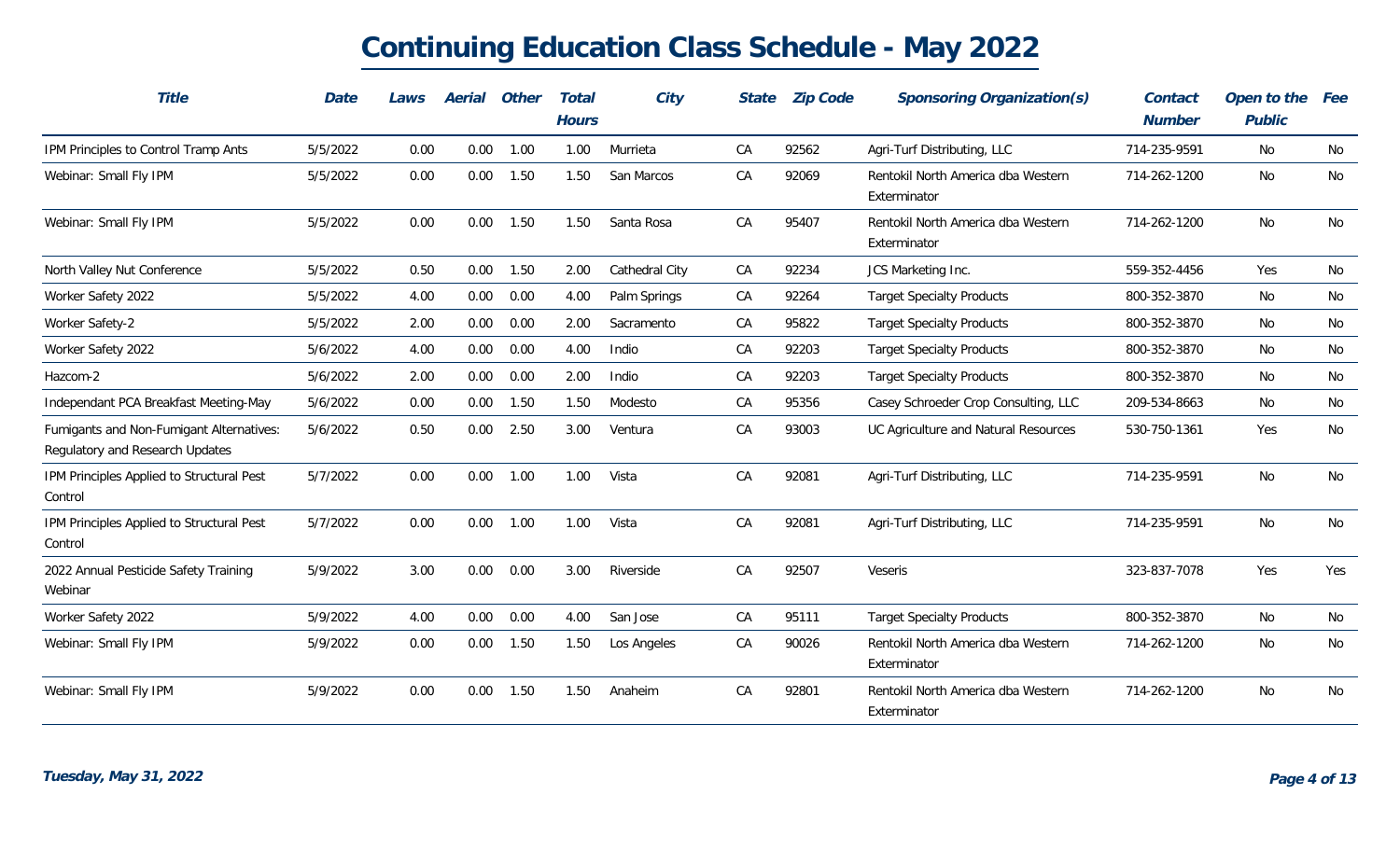| Title                                                              | Date      | Laws | Aerial | Other | Total<br><b>Hours</b> | City          | <b>State</b> | <b>Zip Code</b> | Sponsoring Organization(s)                            | Contact<br><b>Number</b> | Open to the<br>Public | <i>Fee</i> |
|--------------------------------------------------------------------|-----------|------|--------|-------|-----------------------|---------------|--------------|-----------------|-------------------------------------------------------|--------------------------|-----------------------|------------|
| Webinar: Small Fly IPM                                             | 5/9/2022  | 0.00 | 0.00   | 1.50  | 1.50                  | Pleasanton    | CA           | 94566           | Rentokil North America dba Western<br>Exterminator    | 714-262-1200             | No                    | No         |
| Webinar: Small Fly IPM                                             | 5/10/2022 | 0.00 | 0.00   | 1.50  | 1.50                  | Gilroy        | CA           | 95020           | Rentokil North America dba Western<br>Exterminator    | 714-262-1200             | No                    | No         |
| Webinar: Small Fly IPM                                             | 5/10/2022 | 0.00 | 0.00   | 1.50  | 1.50                  | Sacramento    | CA           | 95834           | Rentokil North America dba Western<br>Exterminator    | 714-262-1200             | No                    | No         |
| Webinar: Small Fly IPM                                             | 5/10/2022 | 0.00 | 0.00   | 1.50  | 1.50                  | Palmdale      | CA           | 93550           | Rentokil North America dba Western<br>Exterminator    | 714-262-1200             | No                    | No         |
| Webinar: Small Fly IPM                                             | 5/10/2022 | 0.00 | 0.00   | 1.50  | 1.50                  | Santa Barbara | CA           | 93101           | Rentokil North America dba Western<br>Exterminator    | 714-262-1200             | No                    | No         |
| Pesticide Haz Com Training                                         | 5/10/2022 | 5.50 | 0.00   | 0.00  | 5.50                  | Tulare        | CA           | 93274           | California Safety Training Corporation                | 661-377-8300             | No                    | No         |
| Pesticide Haz Com Training                                         | 5/10/2022 | 5.50 | 0.00   | 0.00  | 5.50                  | Bakersfield   | CA           | 93313           | California Safety Training Corporation                | 661-377-8300             | No                    | No         |
| 2022 PDEP Statewide Pesticide Safety<br><b>Training Webinar</b>    | 5/10/2022 | 3.00 | 0.00   | 0.50  | 3.50                  | Sacramento    | CA           | 95832           | California Department of Food and<br>Agriculture      | 916-262-0855             | No                    | No         |
| Hazardous Agricultural Materials Training                          | 5/10/2022 | 3.00 | 0.00   | 0.00  | 3.00                  | Woodland      | CA           | 95695           | California Safety Training Corporation                | 661-377-8300             | No                    | No         |
| Tulare-Kings Spray Safe 2022                                       | 5/10/2022 | 1.00 | 0.00   | 2.00  | 3.00                  | Tulare        | CA           | 93274           | Kings County Department of Agriculture                | 559-822-2830             | Yes                   | No         |
| 2022 AWS 4.0                                                       | 5/10/2022 | 4.00 | 0.00   | 0.00  | 4.00                  | Fullerton     | CA           | 92831           | Agri-Turf Distributing, LLC                           | 714-235-9591             | No                    | No         |
| Annual Nickels Soil Lab Field Meeting                              | 5/10/2022 | 0.00 | 0.00   | 0.00  | 0.00                  | Arbuckle      | CA           | 95912           | Nickels Soil Lab/University of California<br>Cooperat | 530-218-2359             | Yes                   | No         |
| Webinar: Sierra Pacific Turf Supply Online<br>Webinar              | 5/11/2022 | 1.00 | 0.00   | 4.00  | 5.00                  | Rocklin       | CA           | 95765           | Sierra Pacific Turf Supply                            | 916-439-4513             | Yes                   | Yes        |
| IPM Principles & Regulations (lecture)/IPM in<br>the Field Webinar | 5/11/2022 | 0.00 | 0.00   | 1.50  | 1.50                  | Sacramento    | СA           | 95816           | ReScape California                                    | 408-375-4518             | Yes                   | Yes        |
| SJV Winegrowers Association - Grower<br><b>Education Meeting</b>   | 5/11/2022 | 0.00 | 0.00   | 2.00  | 2.00                  | Parlier       | CA           | 93648           | San Joaquin Valley Winegrowers Association            | 559-272-1411             | No                    | No         |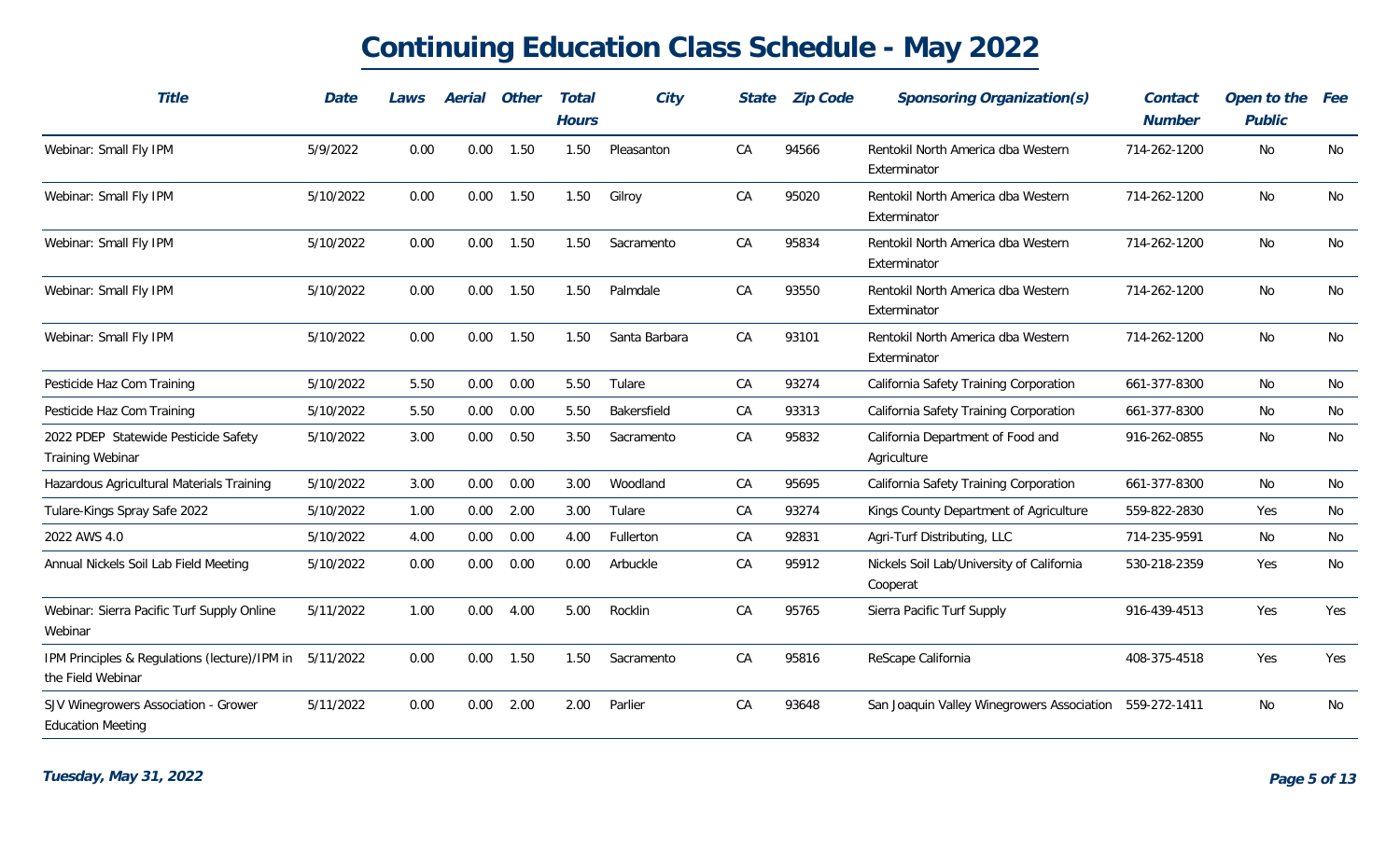| Title                                                           | Date      | Laws | Aerial | Other       | Total<br><b>Hours</b> | City             | State | <b>Zip Code</b> | Sponsoring Organization(s)                          | Contact<br><b>Number</b> | Open to the<br>Public | Fee |
|-----------------------------------------------------------------|-----------|------|--------|-------------|-----------------------|------------------|-------|-----------------|-----------------------------------------------------|--------------------------|-----------------------|-----|
| Webinar: UC Ag Expert Talks about Downy<br>Mildew of Vegetables | 5/11/2022 | 0.00 | 0.00   | 1.00        | 1.00                  | Davis            | CA    | 95618           | UC IPM                                              | 530-750-1237             | Yes                   | No  |
| <b>Brandt Product Update</b>                                    | 5/11/2022 | 0.00 | 0.00   | 2.00        | 2.00                  | Santa Maria      | CA    | 93455           | <b>Brandt Consolidated</b>                          | 661-304-4576             | No                    | No  |
| Fly IPM                                                         | 5/11/2022 | 0.00 | 0.00   | 1.50        | 1.50                  | San Jose         | CA    | 95131           | Advanced IPM                                        | 916-472-1440             | No                    | No  |
| PAPA Monterey Seminar                                           | 5/11/2022 | 2.00 | 0.00   | 5.00        | 7.00                  | Monterey         | CA    | 93940           | Pesticide Applicators Professional Association      | 831-442-3536             | Yes                   | Yes |
| 2022 Annual Pesticide Safety Training<br>Webinar                | 5/11/2022 | 3.00 | 0.00   | 0.00        | 3.00                  | Paramount        | CA    | 90723           | <b>Veseris</b>                                      | 323-837-7078             | Yes                   | Yes |
| Pesticide Haz Com Training                                      | 5/11/2022 | 5.50 | 0.00   | 0.00        | 5.50                  | Tulare           | CA    | 93274           | California Safety Training Corporation              | 661-377-8300             | No                    | No  |
| Webinar: Small Fly IPM                                          | 5/11/2022 | 0.00 | 0.00   | 1.50        | 1.50                  | Covina           | CA    | 91723           | Rentokil North America dba Western<br>Exterminator  | 714-262-1200             | No                    | No  |
| Webinar: Small Fly IPM                                          | 5/11/2022 | 0.00 | 0.00   | 1.50        | 1.50                  | Fresno           | CA    | 93727           | Rentokil North America dba Western<br>Exterminator  | 714-262-1200             | No                    | No  |
| Webinar: Small Fly IPM                                          | 5/11/2022 | 0.00 | 0.00   | 1.50        | 1.50                  | Van Nuys         | CA    | 91405           | Rentokil North America dba Western<br>Exterminator  | 714-262-1200             | No                    | No  |
| Oro Agri Update 2022                                            | 5/11/2022 | 0.50 | 0.00   | 0.50        | 1.00                  | Fresno           | CA    | 93728           | Oro Agri, Inc                                       | 559-612-4359             | Yes                   | No  |
| Webinar: Small Fly IPM                                          | 5/11/2022 | 0.00 | 0.00   | 1.50        | 1.50                  | Hayward          | CA    | 94545           | Rentokil North America dba Western<br>Exterminator  | 714-262-1200             | No                    | No  |
| Syngenta Phytophthora Fungicides                                | 5/11/2022 | 0.00 | 0.00   | 1.50        | 1.50                  | Nipomo           | CA    | 93444           | Syngenta                                            | 805-402-4770             | Yes                   | No  |
| Pesticide Handler Training Course                               | 5/11/2022 | 2.00 | 0.00   | 0.00        | 2.00                  | Santa Paula      | CA    | 93060           | Eatwell Consulting, LLC                             | 805-432-8434             | No                    | No  |
| Pesticide Handlers Safety                                       | 5/12/2022 | 2.50 | 0.00   | 0.00        | 2.50                  | <b>Red Bluff</b> | CA    | 96080           | On Site Safety Services, Inc.                       | 530-682-1602             | No                    | No  |
| Webinar: Chemigation - Another IPM Tool                         | 5/12/2022 | 0.50 | 0.00   | 1.50        | 2.00                  | Fresno           | CA    | 93740           | Center for Irrigation Technology at Fresno<br>State | 559-278-2327             | Yes                   | No  |
| Annual Pesticide Worker Safety Training -<br>Laguna Miguel      | 5/12/2022 | 3.50 | 0.00   | 0.50        | 4.00                  | Laguna Niguel    | CA    | 92677           | MCE Corporation                                     | 925-803-4111             | No                    | No  |
| 2022 WPS Training                                               | 5/12/2022 | 2.00 |        | $0.00$ 4.50 | 6.50                  | Corcoran         | CA    | 93212           | JG Boswell Co Safety Department                     | 559-992-5011             | No                    | No  |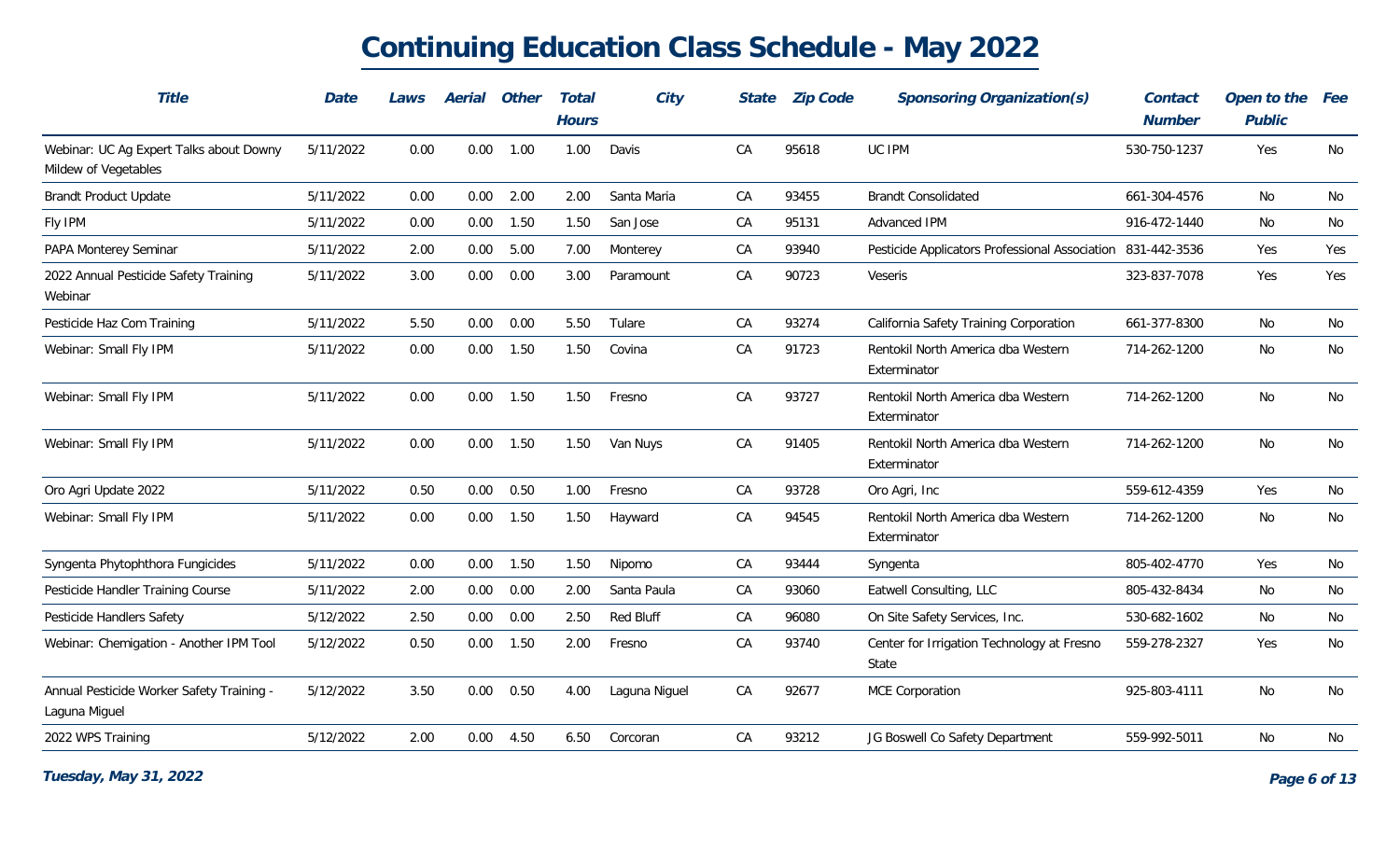| Title                                                 | Date      | Laws | Aerial   | Other | Total<br><b>Hours</b> | City             | State     | <b>Zip Code</b> | Sponsoring Organization(s)                          | Contact<br><b>Number</b> | Open to the<br>Public | Fee |
|-------------------------------------------------------|-----------|------|----------|-------|-----------------------|------------------|-----------|-----------------|-----------------------------------------------------|--------------------------|-----------------------|-----|
| Integrated Pest Management - May 2022                 | 5/12/2022 | 0.00 | 0.00     | 1.50  | 1.50                  | Sebastopol       | CA        | 95472           | Sonoma Winegrape Commission                         | 707-522-5864             | No                    | No  |
| Webinar: Small Fly IPM                                | 5/12/2022 | 0.00 | 0.00     | 1.50  | 1.50                  | Reno             | <b>NV</b> | 98511           | Rentokil North America dba Western<br>Exterminator  | 714-262-1200             | No                    | No  |
| Pesticide Haz Com Training                            | 5/12/2022 | 5.50 | 0.00     | 0.00  | 5.50                  | Wasco            | CA        | 93280           | California Safety Training Corporation              | 661-377-8300             | No                    | No  |
| Tulare-Kings Spray Safe 2022                          | 5/12/2022 | 1.00 | 0.00     | 2.00  | 3.00                  | Tulare           | CA        | 93274           | Kings County Department of Agriculture              | 559-822-2830             | Yes                   | No  |
| Webinar: Avitrol Certification Live                   | 5/12/2022 | 0.50 | 0.00     | 5.00  | 5.50                  | Tulsa            | OK        | 74063           | <b>Avitrol Corporation</b>                          | 918-982-5045             | Yes                   | Yes |
| Miller Chemical Label Update                          | 5/12/2022 | 1.50 | 0.00     | 0.00  | 1.50                  | Coalinga         | CA        | 93210           | Miller Chemical                                     | 559-331-5430             | No                    | No  |
| Online Pesticide Transporting, Handling, &<br>Storage | 5/12/2022 | 1.00 | 0.00     | 0.00  | 1.00                  | Santa Maria      | CA        | 93455           | <b>Harmonized Consulting</b>                        | 805-550-3484             | No                    | Yes |
| JC Resorts Education Meeting                          | 5/13/2022 | 1.50 | 0.00     | 5.00  | 6.50                  | Tucumcari        | <b>NM</b> | 88401           | Syngenta                                            | 760-390-5117             | No                    | No  |
| <b>Burrowing Rodents for PMPs</b>                     | 5/13/2022 | 0.00 | $0.00\,$ | 1.00  | 1.00                  | Concord          | СA        | 94520           | Advanced IPM                                        | 916-472-1440             | No                    | No  |
| Vine Mealybug Management to Reduce<br>Pesticides      | 5/13/2022 | 0.00 | 0.00     | 2.00  | 2.00                  | San Luis Obispo  | CA        | 93401           | Vineyard Team                                       | 805-801-4535             | Yes                   | No  |
| 2022 AWS 4.0                                          | 5/13/2022 | 4.00 | 0.00     | 0.00  | 4.00                  | Santa Fe Springs | CO        | 90670           | Agri-Turf Distributing, LLC                         | 714-235-9591             | No                    | No  |
| 2022 Annual Pesticide Safety Training<br>Webinar      | 5/13/2022 | 3.00 | 0.00     | 0.00  | 3.00                  | San Marcos       | CA        | 92069           | <b>Veseris</b>                                      | 323-837-7078             | Yes                   | Yes |
| Webinar: Small Fly IPM                                | 5/13/2022 | 0.00 | 0.00     | 1.50  | 1.50                  | Carson           | CA        | 90746           | Rentokil North America dba Western<br>Exterminator  | 714-262-1200             | No                    | No  |
| Webinar: Small Fly IPM                                | 5/13/2022 | 0.00 | 0.00     | 1.50  | 1.50                  | Salinas          | CA        | 93901           | Rentokil North America dba Western<br>Exterminator  | 714-262-1200             | No                    | No  |
| Webinar: Small Fly IPM                                | 5/13/2022 | 0.00 | 0.00     | 1.50  | 1.50                  | Bakersfield      | CA        | 93308           | Rentokil North America dba Western<br>Exterminator  | 714-262-1200             | No                    | No  |
| Webinar: Chemigation - Another IPM Tool               | 5/13/2022 | 0.50 | 0.00     | 1.50  | 2.00                  | Fresno           | CA        | 93740           | Center for Irrigation Technology at Fresno<br>State | 559-278-2327             | Yes                   | No  |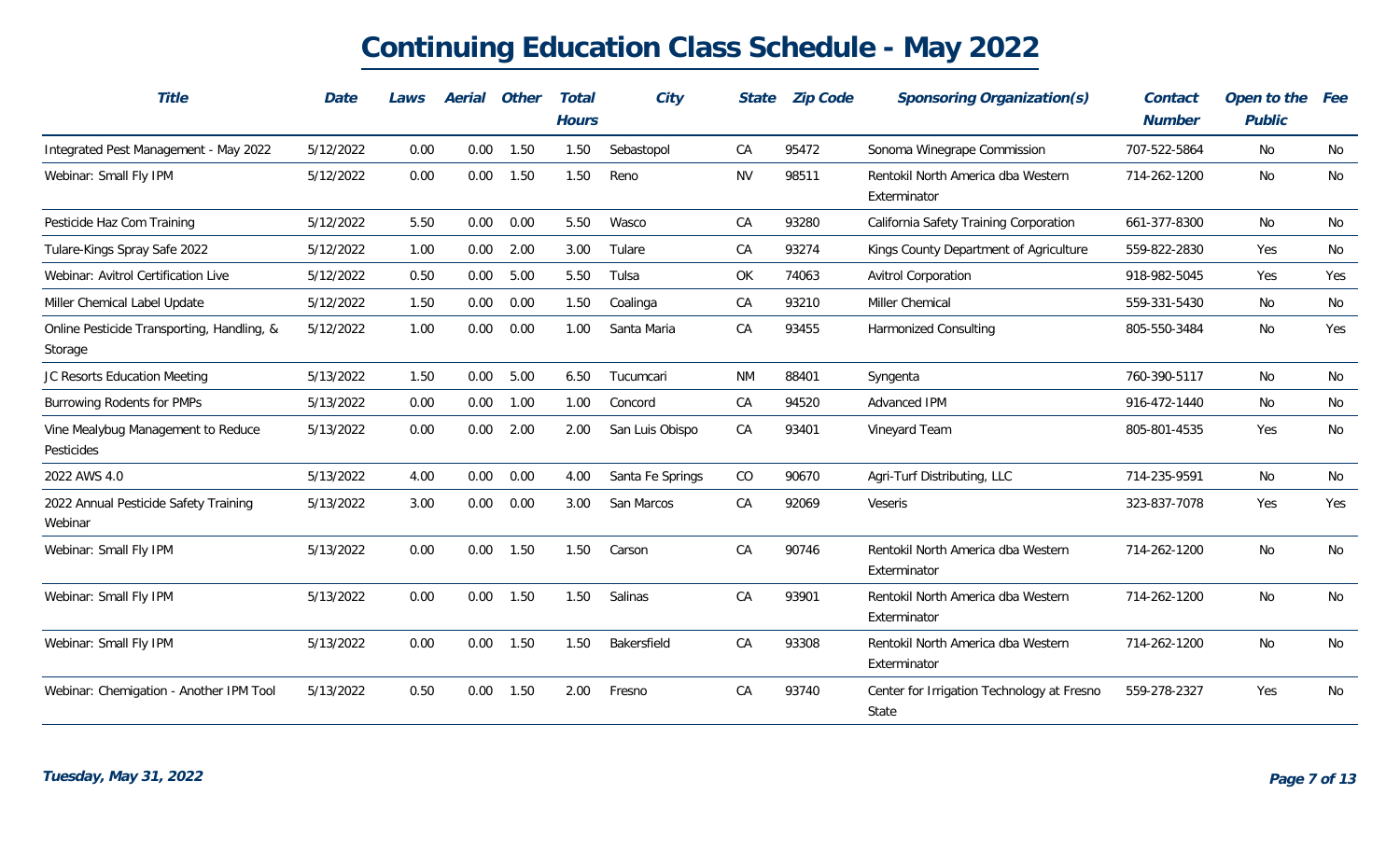| Title                                                                                | Date      | Laws | Aerial | Other | Total<br><b>Hours</b> | City           | State | <b>Zip Code</b> | Sponsoring Organization(s)                      | Contact<br><b>Number</b> | Open to the<br>Public | Fee |
|--------------------------------------------------------------------------------------|-----------|------|--------|-------|-----------------------|----------------|-------|-----------------|-------------------------------------------------|--------------------------|-----------------------|-----|
| 2022 Annual Pesticide Safety Training<br>Webinar                                     | 5/16/2022 | 3.00 | 0.00   | 0.00  | 3.00                  | Riverside      | CA    | 92518           | Veseris                                         | 323-837-7078             | Yes                   | Yes |
| 2022 Annual Pesticide Safety Training<br>Webinar                                     | 5/16/2022 | 3.00 | 0.00   | 0.00  | 3.00                  | Sacramento     | CA    | 95838           | Veseris                                         | 323-837-7078             | Yes                   | Yes |
| 2022 AWS 4.0                                                                         | 5/16/2022 | 4.00 | 0.00   | 0.00  | 4.00                  | Castaic        | CA    | 91840           | Agri-Turf Distributing, LLC                     | 714-235-9591             | No                    | No  |
| IPM for Successful Rodent Management                                                 | 5/16/2022 | 0.00 | 0.00   | 2.00  | 2.00                  | Roseville      | CA    | 95678           | <b>Target Specialty Products</b>                | 800-352-3870             | No                    | No  |
| Worker Safety 2022                                                                   | 5/16/2022 | 4.00 | 0.00   | 0.00  | 4.00                  | Corona         | CA    | 92882           | <b>Target Specialty Products</b>                | 800-352-3870             | No                    | No  |
| Pesticide Haz Com Training                                                           | 5/16/2022 | 5.50 | 0.00   | 0.00  | 5.50                  | Earlimart      | CA    | 93219           | California Safety Training Corporation          | 661-377-8300             | No                    | No  |
| Airblast 2022: Spray Application and Modeling 5/16/2022<br>Conference Day 1          |           | 0.00 | 0.00   | 6.00  | 6.00                  | Davis          | CA    | 95618           | UC Agriculture and Natural Resources            | 530-750-1361             | Yes                   | Yes |
| Webinar: Airblast 2022: Spray Application and 5/17/2022<br>Modeling Conference Day 2 |           | 0.00 | 0.00   | 5.00  | 5.00                  | Davis          | CA    | 95618           | UC Agriculture and Natural Resources            | 530-750-1361             | Yes                   | Yes |
| Managing Warehouse Pest                                                              | 5/17/2022 | 0.00 | 0.00   | 1.00  | 1.00                  | Modesto        | CA    | 95354           | Almond Board of California                      | 209-985-2986             | Yes                   | No  |
| Fly IPM                                                                              | 5/17/2022 | 0.00 | 0.00   | 1.50  | 1.50                  | Rancho Cordova | CA    | 95670           | Advanced IPM                                    | 916-472-1440             | No                    | No  |
| Annual Pesticide Training/ Nutrien Ag<br>Solutions                                   | 5/17/2022 | 2.00 | 0.00   | 0.00  | 2.00                  | Santa Maria    | CA    | 93454           | Nutrien Ag Solutions                            | 805-363-6149             | No                    | No  |
| Pesticide Haz Com Training                                                           | 5/17/2022 | 5.50 | 0.00   | 0.00  | 5.50                  | McFarland      | CA    | 93250           | California Safety Training Corporation          | 661-377-8300             | No                    | No  |
| Worker Safety 2022                                                                   | 5/17/2022 | 4.00 | 0.00   | 0.00  | 4.00                  | Yorba Linda    | CA    | 92866           | <b>Target Specialty Products</b>                | 800-352-3870             | No                    | No  |
| Pesticide Haz Com Training                                                           | 5/17/2022 | 5.50 | 0.00   | 0.00  | 5.50                  | Buttonwillow   | CA    | 93206           | California Safety Training Corporation          | 661-377-8300             | No                    | No  |
| Pest Control Updates                                                                 | 5/17/2022 | 0.00 | 0.00   | 2.00  | 2.00                  | Fullerton      | CA    | 92831           | <b>Target Specialty Products</b>                | 800-352-3870             | No                    | No  |
| Pesticide Handler Training Course                                                    | 5/17/2022 | 2.00 | 0.00   | 0.00  | 2.00                  | Fillmore       | CA    | 93015           | Eatwell Consulting, LLC                         | 805-432-8434             | No                    | No  |
| <b>Audit Readiness</b>                                                               | 5/18/2022 | 1.00 | 0.00   | 0.00  | 1.00                  | Oxnard         | CA    | 93036           | Terminix International                          | 7605354858               | No                    | No  |
| Integrated Pest Management - May 2022                                                | 5/18/2022 | 0.00 | 0.00   | 1.50  | 1.50                  | Glen Ellen     | CA    | 95442           | Sonoma Winegrape Commission                     | 707-522-5864             | No                    | No  |
| Annual Pesticide Training                                                            | 5/18/2022 | 3.00 | 0.00   | 0.00  | 3.00                  | Rosemead       | CA    | 91770           | Los Angeles County Department of<br>Agriculture | 626-459-8866             | No                    | No  |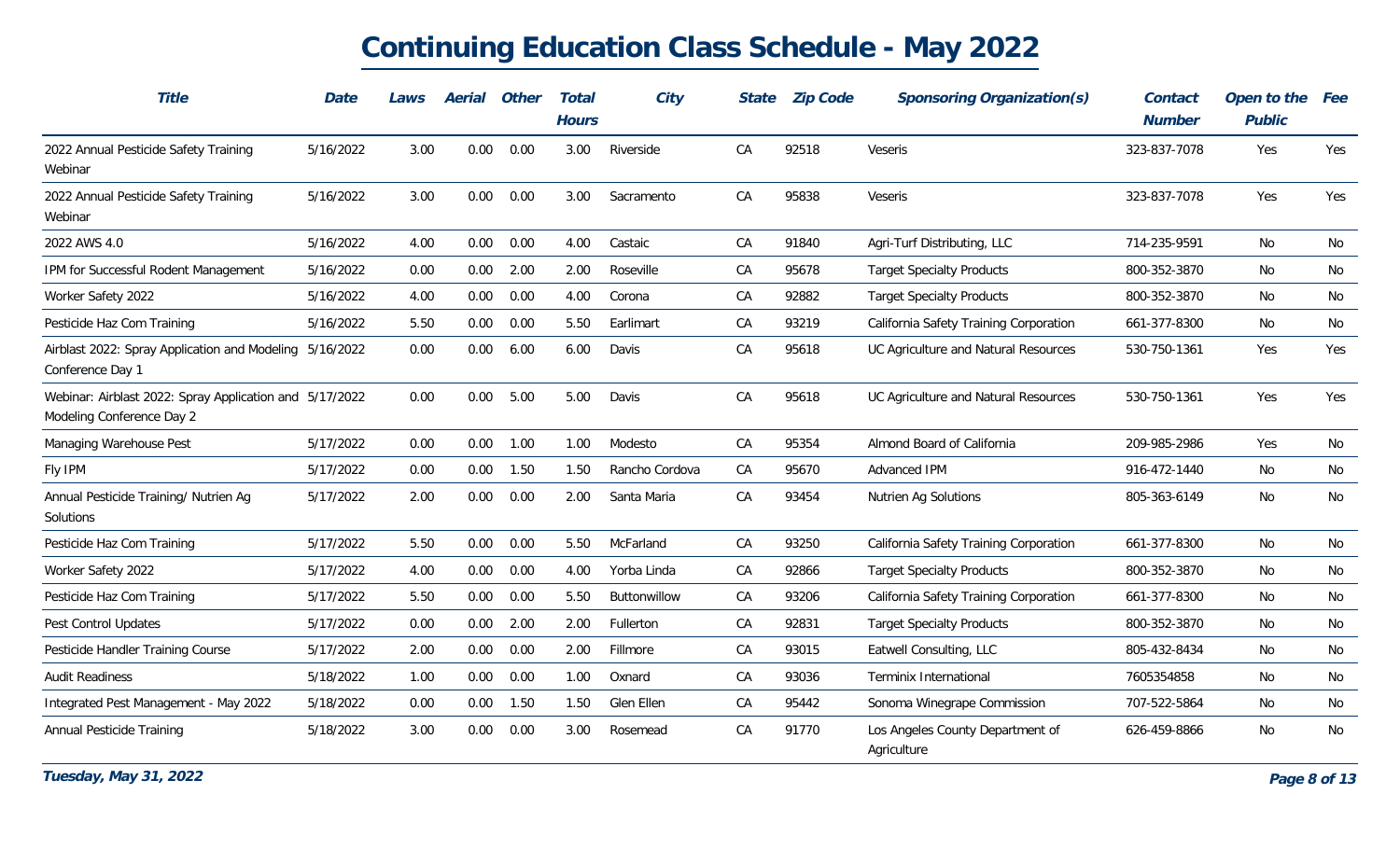| Title                                                                          | Date      | Laws | Aerial   | Other | Total<br><b>Hours</b> | City          | State | <b>Zip Code</b> | Sponsoring Organization(s)                                  | Contact<br><b>Number</b> | Open to the<br>Public | Fee |
|--------------------------------------------------------------------------------|-----------|------|----------|-------|-----------------------|---------------|-------|-----------------|-------------------------------------------------------------|--------------------------|-----------------------|-----|
| Tree and Landscape IPM 4 Update                                                | 5/18/2022 | 3.00 | $0.00\,$ | 3.00  | 6.00                  | Fairfield     | CA    | 94533           | James Simon and Tony Avina                                  | 707-330-7381             | Yes                   | No  |
| Fly IPM                                                                        | 5/18/2022 | 0.00 | 0.00     | 1.50  | 1.50                  | Concord       | CA    | 94520           | Advanced IPM                                                | 916-472-1440             | No                    | No  |
| Weed Management Workshop                                                       | 5/18/2022 | 1.00 | 0.00     | 2.00  | 3.00                  | Santa Maria   | CA    | 93455           | Santa Barbara County Ag Commissioner's<br>Office            | 805-934-6200             | Yes                   | No  |
| PAPA 5/18/22 Webinar                                                           | 5/18/2022 | 1.00 | 0.00     | 2.00  | 3.00                  | Sacramento    | CA    | 95814           | Pesticide Applicators Professional Association 831-442-3536 |                          | Yes                   | No  |
| Wilbur-Ellis NorthCoast Meeting: Label<br>Updates                              | 5/18/2022 | 1.00 | 0.00     | 0.50  | 1.50                  | Ukiah         | CA    | 95482           | Wilbur-Ellis                                                | 707 477 6793             | No                    | No  |
| 2022 Spring Education                                                          | 5/18/2022 | 0.00 | 0.00     | 1.00  | 1.00                  | Coronado      | CA    | 92118           | <b>SDGCSA</b>                                               | 760-845-7045             | No                    | No  |
| Greenhouse & Nursery Webinar                                                   | 5/18/2022 | 0.00 | 0.00     | 2.00  | 2.00                  | Irvine        | CA    | 92618           | San Agrow                                                   | 949-429-9944             | Yes                   | No  |
| Airblast 2022: Spray Application and Modeling 5/18/2022<br>Conference Day 3    |           | 1.50 | 0.00     | 4.00  | 5.50                  | Davis         | CA    | 95618           | UC Agriculture and Natural Resources                        | 530-750-1361             | Yes                   | Yes |
| Tree & Vine IPM Breakfast Mtg - IPM of<br>Almonds, Walnuts, & Other Tree Crops | 5/18/2022 | 0.00 | 0.00     | 1.00  | 1.00                  | Modesto       | CA    | 95354           | UC Cooperative Extension - Stanislaus                       | 209-525-6800             | Yes                   | No  |
| 2022 UCCE Science for Citrus Health:<br>Mealybug Webinar                       | 5/19/2022 | 0.00 | 0.00     | 0.00  | 0.00                  | Davis         | CA    | 95618           | UC Agriculture and Natural Resources                        | 530-750-1361             | <b>Yes</b>            | No  |
| Pest Identification in Vineyards                                               | 5/19/2022 | 0.00 | 0.00     | 1.00  | 1.00                  | Santa Rosa    | CA    | 95403           | Sonoma County Department of Agriculture                     | $(707)565 - 2371$        | Yes                   | No  |
| Miller Chemical Label Update                                                   | 5/19/2022 | 1.50 | 0.00     | 0.00  | 1.50                  | Helm          | CA    | 93627           | Miller Chemical                                             | 559-331-5430             | No                    | No  |
| Webinar: Ants! Management Solutions                                            | 5/19/2022 | 0.00 | 0.00     | 1.00  | 1.00                  | <b>Irvine</b> | CA    | 92620           | <b>BASF</b>                                                 | 562-249-4682             | No                    | No  |
| Annual Pesticide Training/ Nutrien Ag<br>Solutions                             | 5/19/2022 | 2.00 | 0.00     | 0.00  | 2.00                  | Santa Maria   | CA    | 93454           | Nutrien Ag Solutions                                        | 805-363-6149             | No                    | No  |
| PDEP Statewide Refresher Pesticide Safety<br><b>Training Webinar</b>           | 5/19/2022 | 1.00 | 0.00     | 0.50  | 1.50                  | Sacramento    | CA    | 95823           | California Department of Food and<br>Agriculture            | 916-262-0855             | No                    | No  |
| Worker Safety 2022                                                             | 5/19/2022 | 4.00 | 0.00     | 0.00  | 4.00                  | Oxnard        | СA    | 93033           | <b>Target Specialty Products</b>                            | 800-352-3870             | No                    | No  |
| FMC Label Update                                                               | 5/19/2022 | 0.00 | 0.00     | 1.00  | 1.00                  | Delano        | CA    | 93215           | FMC Agricultural Solution                                   | 559-269-9266             | No                    | No  |
| Using Biopesticides in an IPM Program                                          | 5/19/2022 | 0.00 | 0.00     | 1.00  | 1.00                  | Bakersfield   | CA    | 93311           | Kemin Crop Technologies                                     | 626-372-1153             | Yes                   | No  |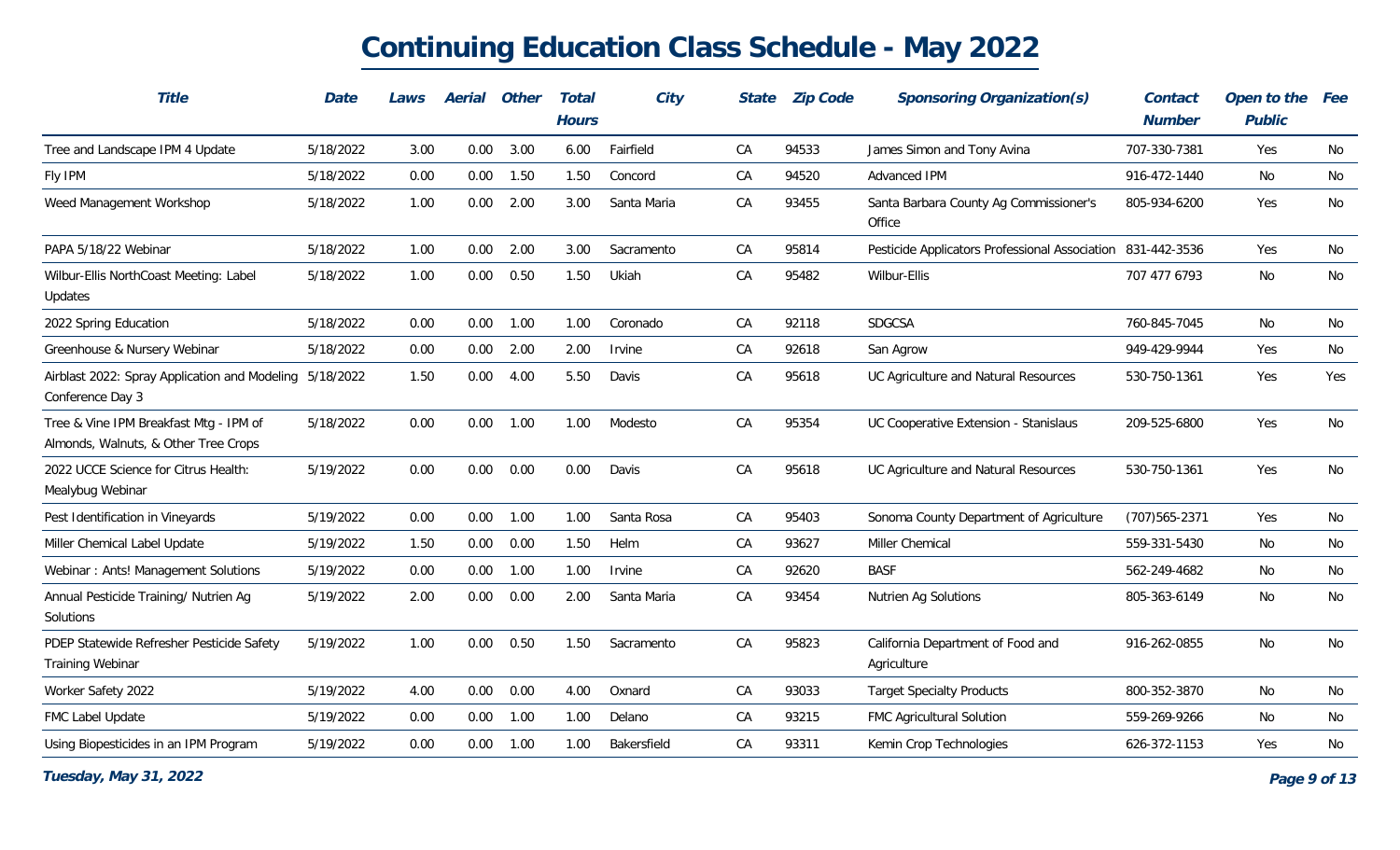| Title                                            | Date      | Laws | Aerial | Other | Total<br><b>Hours</b> | City                  | State     | <b>Zip Code</b> | Sponsoring Organization(s)                         | Contact<br>Number | Open to the<br>Public | <i>Fee</i> |
|--------------------------------------------------|-----------|------|--------|-------|-----------------------|-----------------------|-----------|-----------------|----------------------------------------------------|-------------------|-----------------------|------------|
| Webinar: Small Fly IPM                           | 5/19/2022 | 0.00 | 0.00   | 1.50  | 1.50                  | Santa Rosa            | CA        | 96407           | Rentokil North America dba Western<br>Exterminator | 714-262-1200      | No                    | No         |
| Webinar: Small Fly IPM                           | 5/19/2022 | 0.00 | 0.00   | 1.50  | 1.50                  | Phoenix               | AZ        | 85040           | Rentokil North America dba Western<br>Exterminator | 714-262-1200      | No                    | No         |
| Webinar: Small Fly IPM                           | 5/19/2022 | 0.00 | 0.00   | 1.50  | 1.50                  | Phoenix               | AZ        | 85027           | Rentokil North America dba Western<br>Exterminator | 714-262-1200      | No                    | No         |
| <b>Audit Readiness</b>                           | 5/19/2022 | 1.00 | 0.00   | 0.00  | 1.00                  | Pismo Beach           | CA        | 93449           | Terminix International                             | 7605354858        | No                    | No         |
| <b>B&amp;G Sprayer Repair Class</b>              | 5/19/2022 | 0.00 | 0.00   | 3.00  | 3.00                  | Visalia               | CA        | 93281           | Agri-Turf Distributing, LLC                        | 714-235-9591      | No                    | No         |
| <b>BASF Citrus Product Review</b>                | 5/19/2022 | 0.50 | 0.00   | 1.50  | 2.00                  | Visalia               | CA        | 93291           | <b>BASF Corporation</b>                            | 559-676-9081      | No                    | No         |
| How To Handle a Chemical Spill                   | 5/20/2022 | 0.00 | 0.00   | 1.00  | 1.00                  | Escondido             | CA        | 92025           | Agri-Turf Distributing, LLC                        | 714-235-9591      | No                    | No         |
| Webinar: Small Fly IPM                           | 5/20/2022 | 0.00 | 0.00   | 1.50  | 1.50                  | <b>Thousand Palms</b> | CA        | 92507           | Rentokil North America dba Western<br>Exterminator | 714-262-1200      | No                    | No         |
| 2022 Annual Pesticide Safety Training<br>Webinar | 5/20/2022 | 3.00 | 0.00   | 0.00  | 3.00                  | Anaheim               | CA        | 92806           | <b>Veseris</b>                                     | 323-837-7078      | <b>Yes</b>            | Yes        |
| Fly IPM                                          | 5/20/2022 | 0.00 | 0.00   | 1.50  | 1.50                  | Manteca               | CA        | 95336           | Advanced IPM                                       | 916-472-1440      | No                    | No         |
| 2022 Annual Pesticide Safety Training<br>Webinar | 5/23/2022 | 3.00 | 0.00   | 0.00  | 3.00                  | Sun Valley            | CA        | 91352           | Veseris                                            | 323-837-7078      | Yes                   | Yes        |
| Worker Safety 2022                               | 5/23/2022 | 4.00 | 0.00   | 0.00  | 4.00                  | Indio                 | CA        | 92201           | <b>Target Specialty Products</b>                   | 800-352-3870      | No                    | No         |
| Worker Safety 2022                               | 5/24/2022 | 4.00 | 0.00   | 0.00  | 4.00                  | Los Angeles           | CA        | 90039           | <b>Target Specialty Products</b>                   | 800-352-3870      | No                    | No         |
| Webinar: Small Fly IPM                           | 5/24/2022 | 0.00 | 0.00   | 1.50  | 1.50                  | North Las Vegas       | <b>NV</b> | 89030           | Rentokil North America dba Western<br>Exterminator | 714-262-1200      | No                    | No         |
| Webinar: Small Fly IPM                           | 5/24/2022 | 0.00 | 0.00   | 1.50  | 1.50                  | Tuscon                | AZ        | 85716           | Rentokil North America dba Western<br>Exterminator | 714-262-1200      | No                    | No         |
| 2022 Fumigation Meeting                          | 5/24/2022 | 0.00 | 0.00   | 5.00  | 5.00                  | Alamo                 | CA        | 94507           | Rentokil North America dba Western<br>Exterminator | 714-262-1200      | No                    | No         |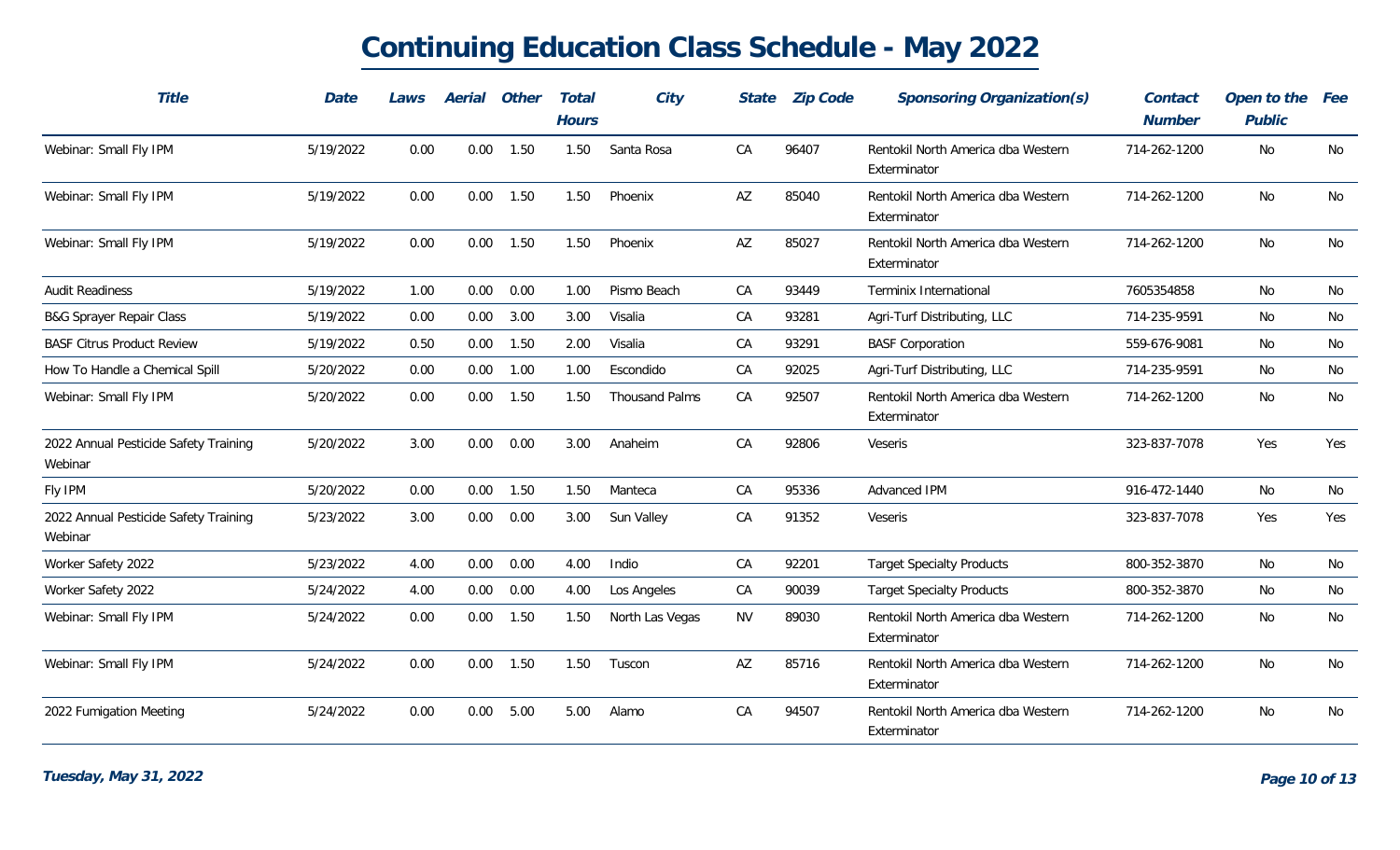| Title                                                    | Date      | Laws | Aerial | Other       | Total<br><b>Hours</b> | City             | State     | <b>Zip Code</b> | Sponsoring Organization(s)                                         | Contact<br><b>Number</b> | Open to the<br>Public | Fee |
|----------------------------------------------------------|-----------|------|--------|-------------|-----------------------|------------------|-----------|-----------------|--------------------------------------------------------------------|--------------------------|-----------------------|-----|
| FMC Label Update                                         | 5/24/2022 | 0.00 | 0.00   | 1.00        | 1.00                  | Buttonwillow     | CA        | 93206           | FMC Agricultural Solution                                          | 559-269-9266             | No                    | No  |
| Pesticide Handlers Safety                                | 5/24/2022 | 2.50 | 0.00   | 0.00        | 2.50                  | Marysville       | CA        | 95901           | On Site Safety Services, Inc.                                      | 530-682-1602             | No                    | No  |
| Sunnyvale Spring Pesticide Training 2022                 | 5/24/2022 | 2.00 | 0.00   | 2.00        | 4.00                  | Sunnyvale        | CA        | 94087           | City of Sunnyvale Dpet of Public Works, Parks 408-730-7598<br>Divi |                          | No                    | No  |
| <b>Calibration Basics</b>                                | 5/24/2022 | 0.00 |        | $0.00$ 1.00 | 1.00                  | Poway            | CA        | 92064           | <b>Target Specialty Products</b>                                   | 800-352-3870             | No                    | No  |
| Avocado Field Day and CE Event                           | 5/24/2022 | 0.50 | 0.00   | 2.00        | 2.50                  | Irvine           | CA        | 92618           | Mission Produce                                                    | 5592888081               | Yes                   | No  |
| MSJC Turf & Landscape Pest & IPM Workshop 5/25/2022<br>Α |           | 0.00 | 0.00   | 2.00        | 2.00                  | Walnut           | CA        | 91789           | Mount San Jacinto College                                          | 9517126348               | No                    | No  |
| MSJC Turf & Landscape Pest & IPM Workshop 5/25/2022<br>B |           | 0.00 | 0.00   | 2.00        | 2.00                  | Walnut           | CA        | 91789           | Mount San Jacinto College                                          | 9517126348               | No                    | No  |
| Webinar - Customer Appreciation Day 2022                 | 5/25/2022 | 1.00 | 0.00   | 2.00        | 3.00                  | Sanger           | CA        | 93657           | Veseris                                                            | 323-837-7078             | Yes                   | No  |
| Strategies for Managing Ants Webinar                     | 5/25/2022 | 0.00 | 0.00   | 1.00        | 1.00                  | Santa Fe Springs | CA        | 90670           | <b>Target Specialty Products</b>                                   | 800-352-3870             | No                    | No  |
| Fly IPM                                                  | 5/25/2022 | 0.00 | 0.00   | 1.50        | 1.50                  | Chula Vista      | CA        | 91914           | Advanced IPM                                                       | 916-472-1440             | No                    | No  |
| <b>BASF Citrus Product Review</b>                        | 5/25/2022 | 0.50 | 0.00   | 1.50        | 2.00                  | Delano           | CA        | 93215           | <b>BASF Corporation</b>                                            | 559-676-9081             | No                    | No  |
| ECOFUME and VAPORH3OS Stewardship<br>Training 2022       | 5/25/2022 | 1.00 | 0.00   | 0.00        | 1.00                  | Woodland         | CA        | 95776           | <b>Cardinal Professional Products</b>                              | 916-997-6045             | No                    | No  |
| Profume Stewardship Training 2022                        | 5/25/2022 | 1.00 | 0.00   | 0.00        | 1.00                  | Woodland         | CA        | 95776           | <b>Cardinal Professional Products</b>                              | 916-997-6045             | Yes                   | No  |
| Hazard Communication Training                            | 5/25/2022 | 2.00 | 0.00   | 0.00        | 2.00                  | Oxnard           | CA        | 93036           | Veseris                                                            | 323-837-7078             | No                    | No  |
| MRL Harmonization Workshop May 25                        | 5/25/2022 | 0.00 | 0.00   | 5.00        | 5.00                  | San Francisco    | CA        | 94133           | California Specialty Crops Council                                 | 559-288-0301             | No                    | Yes |
| Webinar: Small Fly IPM                                   | 5/25/2022 | 0.00 | 0.00   | 1.50        | 1.50                  | North Las Vegas  | <b>NV</b> | 89030           | Rentokil North America dba Western<br>Exterminator                 | 714-262-1200             | No                    | No  |
| Webinar: Small Fly IPM                                   | 5/25/2022 | 0.00 | 0.00   | 1.50        | 1.50                  | Santa Ana        | CA        | 92707           | Rentokil North America dba Western<br>Exterminator                 | 714-262-1200             | No                    | No  |
| Metam Stewardship                                        | 5/25/2022 | 1.50 | 0.00   | 0.00        | 1.50                  | La Quinta        | CA        | 92253           | AMVAC                                                              | 816-401-7367             | No                    | No  |
| Pesticide Haz Com Training                               | 5/25/2022 | 5.50 | 0.00   | 0.00        | 5.50                  | Tranguility      | CA        | 93668           | California Safety Training Corporation                             | 661-377-8300             | No                    | No  |
| Tuesday, May 31, 2022                                    |           |      |        |             |                       |                  |           |                 |                                                                    |                          | Page 11 of 13         |     |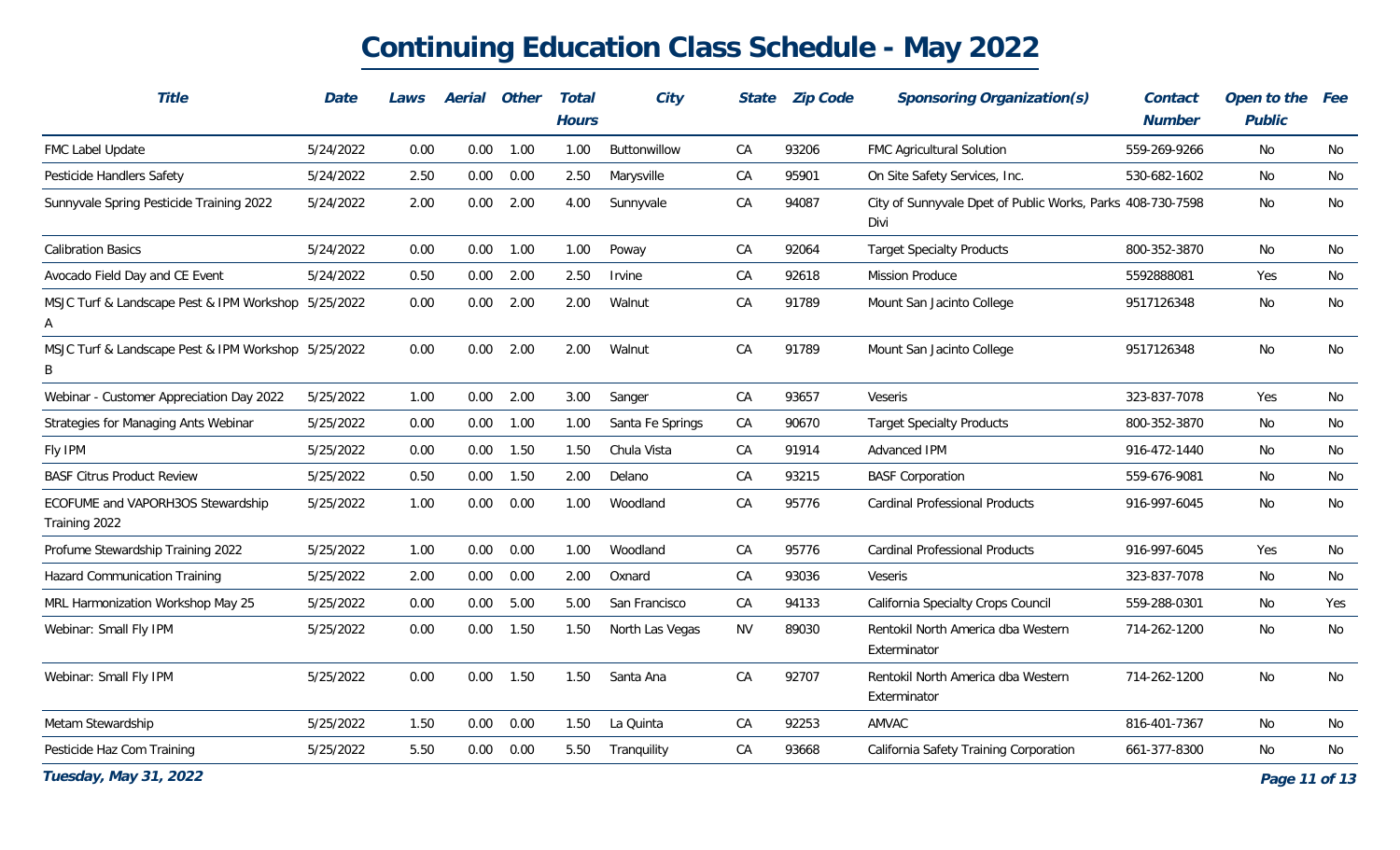| <b>Title</b>                                                         | Date      | Laws | Aerial | Other | Total<br><b>Hours</b> | City             | <b>State</b> | <b>Zip Code</b> | Sponsoring Organization(s)                            | Contact<br><b>Number</b> | Open to the<br>Public | Fee |
|----------------------------------------------------------------------|-----------|------|--------|-------|-----------------------|------------------|--------------|-----------------|-------------------------------------------------------|--------------------------|-----------------------|-----|
| 2022 AWS 4.0                                                         | 5/25/2022 | 4.00 | 0.00   | 0.00  | 4.00                  | North Hollywood  | CA           | 91605           | Agri-Turf Distributing, LLC                           | 714-235-9591             | No                    | No  |
| Pest Control Updates                                                 | 5/25/2022 | 0.00 | 0.00   | 2.00  | 2.00                  | Gardena          | СA           | 90248           | <b>Target Specialty Products</b>                      | 800-352-3870             | No                    | No  |
| Worker Safety 2022                                                   | 5/25/2022 | 4.00 | 0.00   | 0.00  | 4.00                  | Escondido        | CA           | 92025           | <b>Target Specialty Products</b>                      | 800-352-3870             | No                    | No  |
| Pesticide Haz Com Training                                           | 5/26/2022 | 5.50 | 0.00   | 0.00  | 5.50                  | Arvin            | CA           | 93203           | California Safety Training Corporation                | 661-377-8300             | No                    | No  |
| 2022 PDEP Statewide Pesticide Safety<br><b>Training Webinar</b>      | 5/26/2022 | 3.00 | 0.00   | 0.50  | 3.50                  | Sacramento       | CA           | 95832           | California Department of Food and<br>Agriculture      | 916-262-0855             | No                    | No  |
| Pesticide Haz Com Training                                           | 5/26/2022 | 5.50 | 0.00   | 0.00  | 5.50                  | Bakersfield      | CA           | 93304           | California Safety Training Corporation                | 661-377-8300             | No                    | No  |
| Integrated Pest Management - May 2022                                | 5/26/2022 | 0.00 | 0.00   | 1.50  | 1.50                  | Healdsburg       | CA           | 95448           | Sonoma Winegrape Commission                           | 707-522-5864             | No                    | No  |
| Webinar: Small Fly IPM                                               | 5/26/2022 | 0.00 | 0.00   | 1.50  | 1.50                  | North Las Vegas  | <b>NV</b>    | 89030           | Rentokil North America dba Western<br>Exterminator    | 714-262-1200             | No                    | No  |
| <b>Hazard Communication Training</b>                                 | 5/26/2022 | 2.00 | 0.00   | 0.00  | 2.00                  | Los Molinos      | CA           | 96055           | <b>Veseris</b>                                        | 323-837-7078             | No                    | No  |
| <b>Burrowing Animal Strategies</b>                                   | 5/26/2022 | 0.00 | 0.00   | 1.00  | 1.00                  | Los Molinos      | CA           | 96055           | <b>Veseris</b>                                        | 323-837-7078             | No                    | No  |
| Pesticide Safety 4                                                   | 5/26/2022 | 4.00 | 0.00   | 0.00  | 4.00                  | Cupertino        | CA           | 95014           | Wilbur Ellis Co                                       | 925-286-3855             | No                    | No  |
| Pesticide Handlers Safety                                            | 5/26/2022 | 2.50 | 0.00   | 0.00  | 2.50                  | Arbuckle         | CA           | 95912           | On Site Safety Services, Inc.                         | 530-682-1602             | No                    | No  |
| MRL Harmonization Workshop May 26                                    | 5/26/2022 | 0.00 | 0.00   | 0.00  | 0.00                  | San Francisco    | ${\sf CA}$   | 94133           | California Specialty Crops Council                    | 559-288-0301             | No                    | No  |
| Webinar - PAPA 5-26-22 Zoom Webinar                                  | 5/26/2022 | 1.00 | 0.00   | 2.00  | 3.00                  | Sacramento       | CA           | 95814           | Pesticide Applicators Professional Association        | 8314423536               | Yes                   | Yes |
| 2022 IPM for Landscape Professionals<br>Workshop                     | 5/26/2022 | 1.50 | 0.00   | 3.00  | 4.50                  | San Diego        | ${\sf CA}$   | 92108           | UC Cooperative Extension                              | 858-822-7919             | Yes                   | Yes |
| Bee Laws and Regulations and Impacts of<br>Pesticides on Pollinators | 5/26/2022 | 1.00 | 0.00   | 1.00  | 2.00                  | Modesto          | CA           | 95301           | Stanislaus County Agricultural<br>Commissioner's Offi | 209-525-4730             | Yes                   | No  |
| Online Pesticide Labels - Legality                                   | 5/26/2022 | 1.00 | 0.00   | 0.00  | 1.00                  | Santa Maria      | CA           | 93455           | Harmonized Consulting                                 | 805-550-3484             | No                    | Yes |
| Material Calculation for Termite Service                             | 5/26/2022 | 0.00 | 0.00   | 1.00  | 1.00                  | Santa Fe Springs | CA           | 90670           | <b>Target Specialty Products</b>                      | 714-552-6752             | No                    | No  |
| Fly IPM                                                              | 5/27/2022 | 0.00 | 0.00   | 1.50  | 1.50                  | Manteca          | CA           | 95336           | Advanced IPM                                          | 916-472-1440             | No                    | No  |
| Pesticide Handlers Safety                                            | 5/27/2022 | 2.50 | 0.00   | 0.00  | 2.50                  | Colusa           | CA           | 95932           | On Site Safety Services, Inc.                         | 530-682-1602             | No                    | No  |